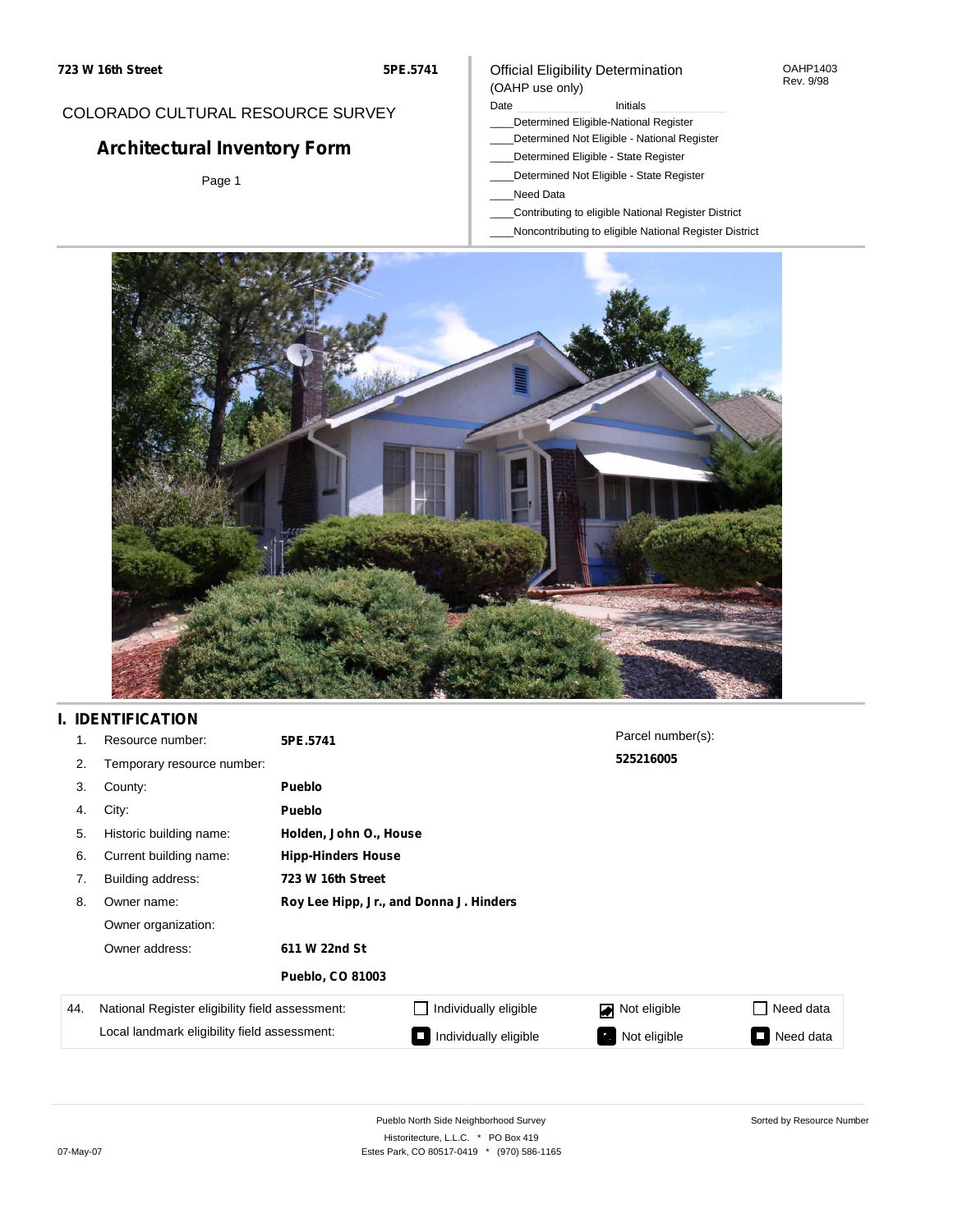Sorted by Resource Number

## **Architectural Inventory Form**

Page 2

### **II. GEOGRAPHIC INFORMATION**

| 9.  | P.M.                    | 6th |                 |  | Township:    |                                      | <b>20S</b> |       | Range: |    | 65W      |           |                   |  |         |
|-----|-------------------------|-----|-----------------|--|--------------|--------------------------------------|------------|-------|--------|----|----------|-----------|-------------------|--|---------|
|     |                         | NE. | 1/4             |  | of <b>SE</b> | 1/4                                  |            | of SE | 1/4    | of | NW $1/4$ |           | of Section        |  | 25      |
|     | 10. UTM reference zone: |     |                 |  |              | 13                                   |            |       |        |    |          |           |                   |  |         |
|     | Easting:                |     |                 |  |              | 533497                               |            |       |        |    |          | Northing: |                   |  | 4236951 |
| 11. |                         |     | USGS quad name: |  |              | <b>Northeast Pueblo</b>              |            |       |        |    |          | Scale:    |                   |  | 7.5     |
|     | Year:                   |     |                 |  |              | 1961 (Photorevised 1970 and<br>1974) |            |       |        |    |          |           |                   |  |         |
| 12. | $Lot(s)$ :              |     |                 |  |              | Lot 7; Block 18                      |            |       |        |    |          |           |                   |  |         |
|     | Addition:               |     |                 |  |              | <b>Craig's Addition</b>              |            |       |        |    |          |           | Year of addition: |  | 1871    |

13. Boundary description and justification:

The boundary, as described above, contains but does not exceed the land historically associated with this property.

Metes and bounds exist:

П

### **III. ARCHITECTURAL DESCRIPTION**

| 14. | Building plan (footprint, shape):<br>Other building plan descriptions: | <b>Rectangular Plan</b>              |                       |
|-----|------------------------------------------------------------------------|--------------------------------------|-----------------------|
| 15. | Dimensions in feet (length x width):                                   | 850 square feet                      |                       |
| 16. | Number of stories:                                                     | 1                                    |                       |
| 17. | Primary external wall material(s):                                     | <b>Stucco</b>                        | Other wall materials: |
|     |                                                                        |                                      |                       |
| 18. | Roof configuration:                                                    | <b>Gabled Roof/Front Gabled Roof</b> |                       |
|     | Other roof configurations:                                             |                                      |                       |
| 19. | Primary external roof material:                                        | <b>Asphalt Roof/Composition Roof</b> |                       |
|     | Other roof materials:                                                  |                                      |                       |
| 20. | Special features:                                                      | <b>Fence</b>                         |                       |
|     |                                                                        | Chimney                              |                       |
|     |                                                                        | Porch                                |                       |

21. General architectural description:

Oriented to the south, this house rests on a blue-painted concrete foundation. Gray stucco clads the exterior walls. Windows are generally 1-over-1-light, double-hung sash, with white-painted wood frames. Opening in the west end of the asymmetrical front (south) facade is a tripartite window, consisting of 8-light casements flanking a 12-light fixed frame. An engaged, brown, raked-brick, engaged hearth and chimney protrudes from the south end of the west elevation. Flanking it on either side are 4light (vertical) awning, hopper, or casement windows. An enclosed, front-gabled porch, with brown raked-brick piers, protrudes from the east half of the façade. An aluminum awning shelters the band of windows across the porch's south elevation. The principal doorway opens in the west elevation of this porch. It hosts a white-painted, 3-panel, 1-light, glass-in-wood-frame door, opening behind a white, aluminum-frame storm door. A concrete stoop approaches the doorway from the west. A shed-roofed bay protrudes from the west side of the rear (north) elevation. A doorway opens in the west end of the bay's north elevation. Gray asphalt shingles cover the front-gabled roof, and the rafter and perlin ends are exposed. A chimney protrudes from the **north end of the roof'\'s west slope.**

22. Architectural style:

**Late 19th And Early 20th Century American Movements/Craftsman**

Other architectural styles: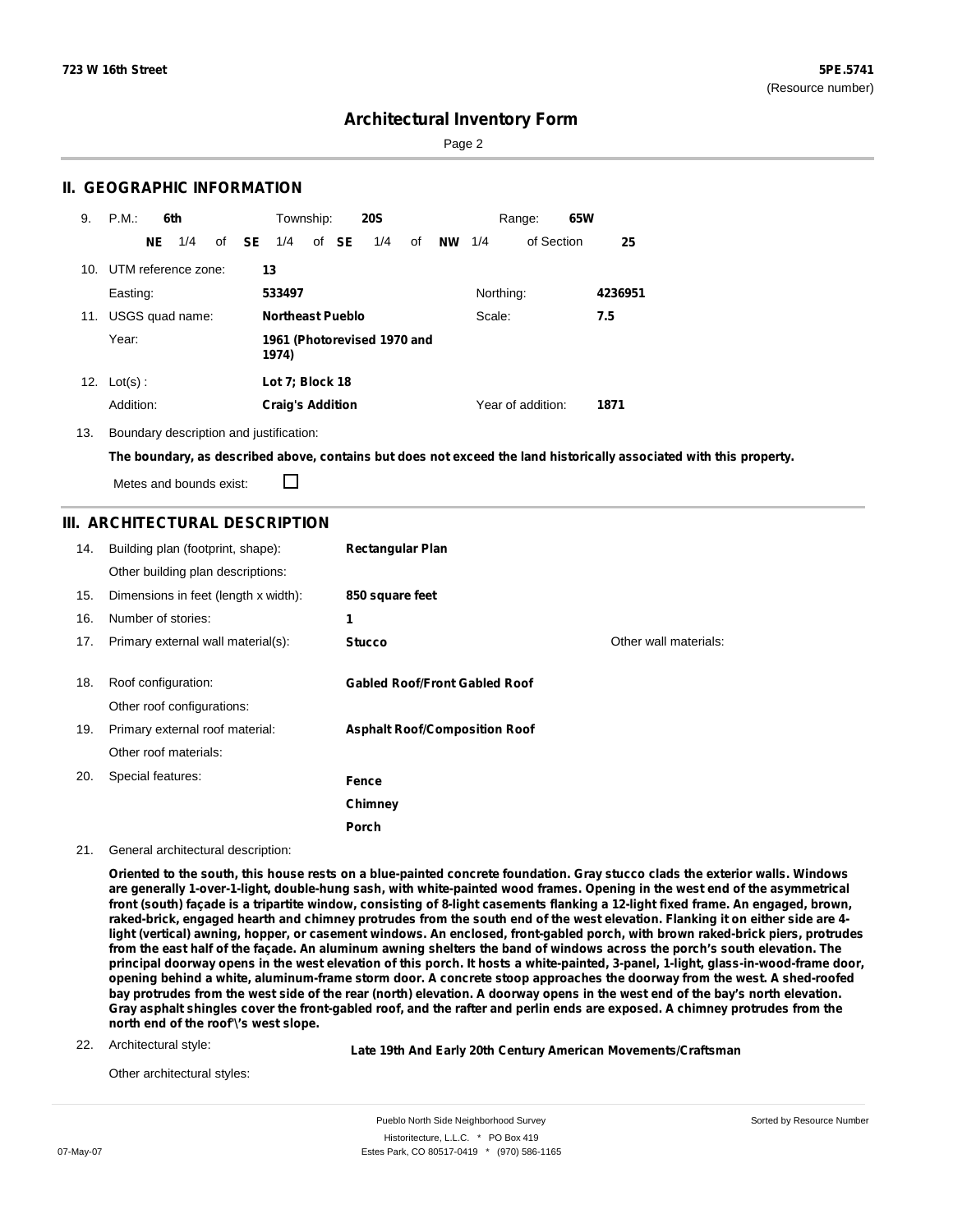Page 3

Building type: **Bungalow**

#### 23. Landscape or special setting features:

This property is located on terrain sloping downward from northeast to southwest, with an elevation of around 4,700 feet above mean sea level. The neighborhood features modest, one- and two-story houses. Setbacks from West 16th Street are generally the same on this block. This property is situated on the northeast corner of West 16th and Craig streets. Separating the street from the sidewalk is a mulch-covered strip with planters. A planted-grass yard, with mature landscaping, covers much of the lot, but gravel and mulch cover the southern and western portions of the yard. Encircling the backyard is a combination of **chain-link and a wood privacy fences.**

#### 24. Associated buildings, features or objects:

1 : Type: **Garage**

Describe: **A single-car garage is located on the northwest corner of the lot. Oriented to the west, toward Craig Street, the building rests on a concrete slab. Gray-painted sheets of corrugated metal clad the exterior walls. Dominating the front (west) elevation are paired, vertical plank doors, opening on metal strap hinges. A 3-panel wood door opens in the east end of the south elevation. Sheets of corrugated metal cover the front-gabled roof, and the rafter ends are exposed.**

#### **IV. ARCHITECTURAL HISTORY**

| 25. | Date of Construction:  | Estimate:                        | Actual: | 1926                                                                                          |
|-----|------------------------|----------------------------------|---------|-----------------------------------------------------------------------------------------------|
|     | Source of Information: |                                  |         | Pueblo County Office of Tax Assessor. Property information card [internet].                   |
| 26. | Architect:             | unknown                          |         |                                                                                               |
|     | Source of information: |                                  |         |                                                                                               |
| 27. | Builder:               | unknown                          |         |                                                                                               |
|     | Source of information: |                                  |         |                                                                                               |
| 28. | Original Owner:        | John O. Holden                   |         |                                                                                               |
|     | Source of information: | Co. consulted 1886 through 2003. |         | Pueblo City Directory. Pueblo, Co.; Salt Lake City; Kansas City, Mo.; and others: R.L. Polk & |

29. Construction history:

According to Pueblo County Tax Assessor records, this building was constructed in 1926. An analysis of the style, materials, and historical records corroborates this date. The only notable alterations have been the enclosure of the front porch and the construction of a shed-roofed room on the rear (north) elevation. Based on Sanborn maps, both modifications date to after **1952.**

30. Location: **original** Date of move(s):

### **V. HISTORICAL ASSOCIATIONS**

|     | 31. Original use(s):     | <b>Single Dwelling</b> |
|-----|--------------------------|------------------------|
|     | 32. Intermediate use(s): | <b>Single Dwelling</b> |
|     | 33. Current use(s):      | <b>Single Dwelling</b> |
| 34. | Site type(s):            | <b>Residence</b>       |

35. Historical background:

The first owner and resident of this house, constructed in 1926, was John O. Holden. He was born in Massachusetts in October 1852. His wife, Laura L. Holden, was born in Illinois in November 1862. They were married around 1882 and had at least four children: John E., Alama I., Frank W., and George O. Holden. Laura Holden died in 1932. The elder John Holden remained here through 1935, later moving to 1601 West 18th Street. At the time of his death, on May 1, 1952, John O. Holden was one of the oldest retired railroad employees in Pueblo and was the oldest Mason in Pueblo, with a lodge membership spanning 67 years.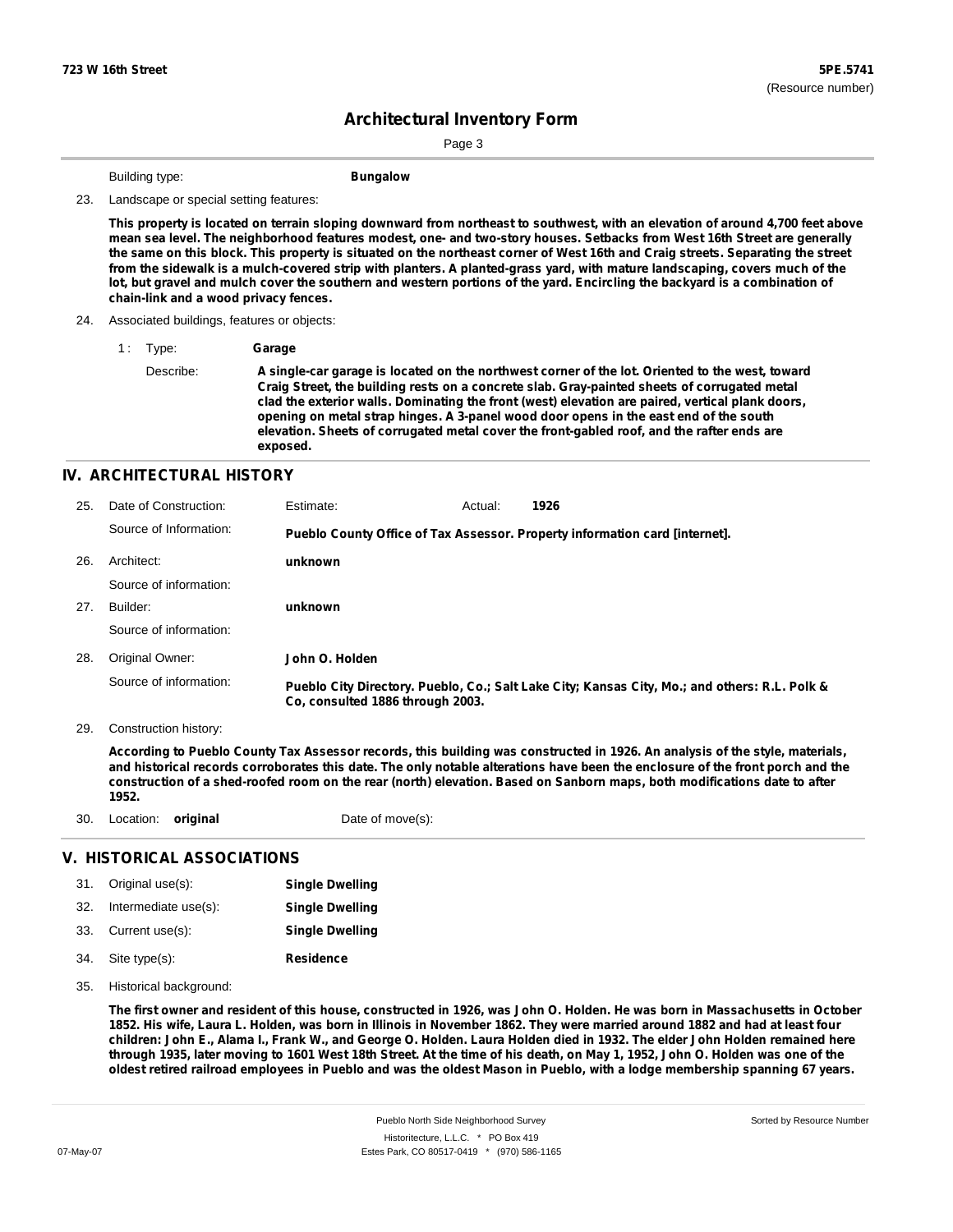Page 4

In 1940, the resident was Ben Factor, followed by John D. Fawcett in 1945. The owner and resident in 1950 was Lieutenant Carl R. Eisele. He was born in Alta Vista, Kansas, raised in Pueblo, and graduated from Centennial High School in 1933. He enlisted in the Navy in 1933, serving until 1939. Lt. Eisele was called back to active duty in 1940 and served until 1946. He again returned to active duty in 1951. Between his tours of duty, Lt. Eisele was a mail carrier for the United States Postal Service. With his wife, Elizabeth P. Eisele, Lt. Eisele had two children: Claude and Sharon Kay. He died on November 15, 1952, at the U.S. Naval **Training Station, Great Lakes, Illinois.**

Roy Lee Hipp, Sr., purchased this property following Carl Eisele's death in 1952, and resided here until his own death on May **19, 1988. His son, Roy Lee Hipp, Jr., with Donna J. Hinders, currently owns this property.**

**Pueblo County Office of Tax Assessor. Property information card [internet].**

**Sanborn Fire Insurance Maps (for Pueblo, Colorado). New York: Sanborn Map and Publishing Co., 1883, 1886, 1889, 1893, 1904-05, 1904-51, and 1904-52.**

**"Holden (John O.)" [obituary]. Pueblo Chieftain, 2 May 1952, p. 14.**

**"Eisele (Lt. Carl R.)" [obituary]. Pueblo Chieftain, 21 November 1952, p. 14A.**

**"Roy L. Hipp" [obituary]. Pueblo Chieftain, 20 May 1988, p. 6A.**

<sup>36.</sup> Sources of information: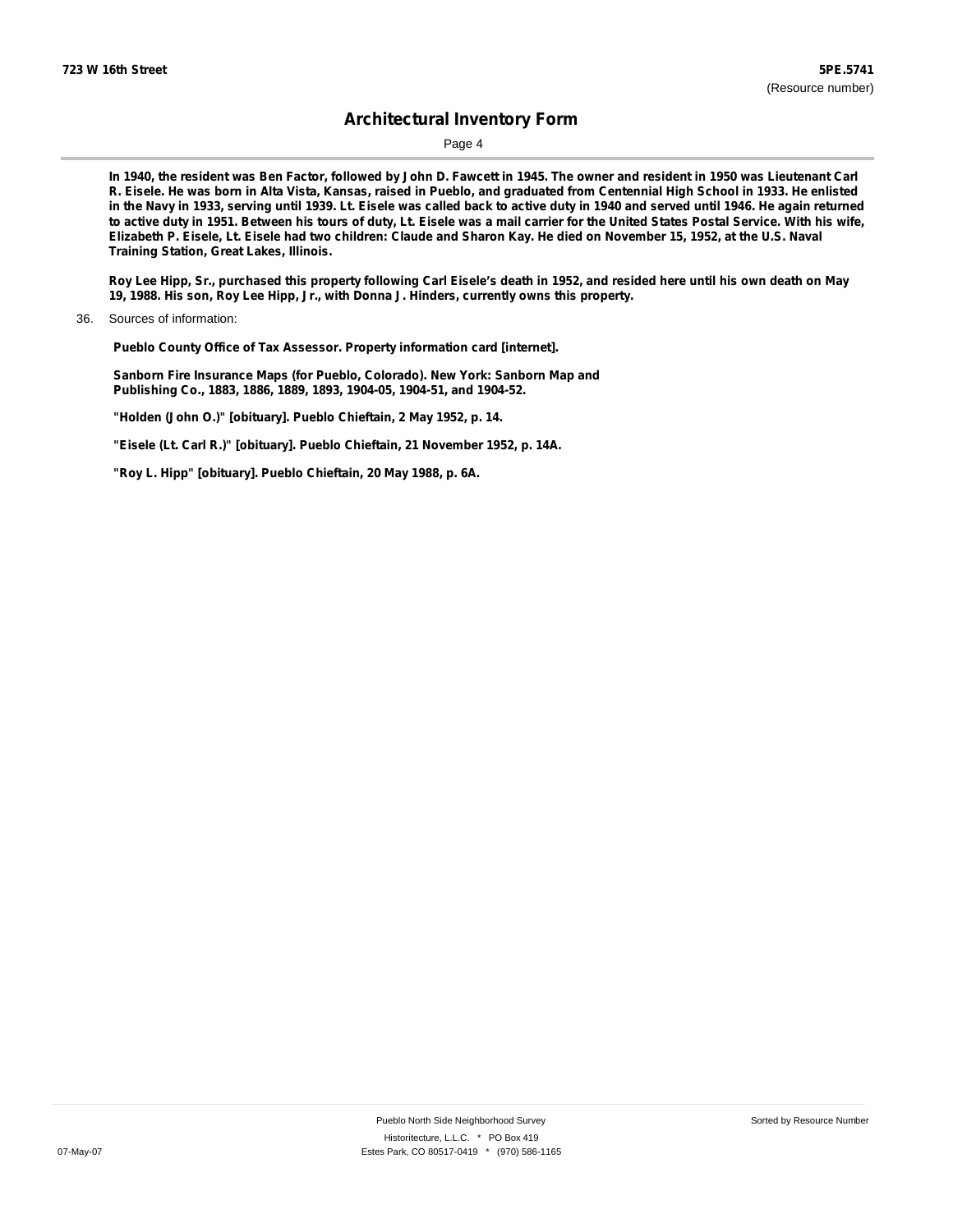÷

Sorted by Resource Number

# **Architectural Inventory Form**

Page 5

|     | <b>VI. SIGNIFICANCE</b>                                                                                                                                                                                                                                                                                                                                                                                                                |  |  |  |  |  |  |  |  |
|-----|----------------------------------------------------------------------------------------------------------------------------------------------------------------------------------------------------------------------------------------------------------------------------------------------------------------------------------------------------------------------------------------------------------------------------------------|--|--|--|--|--|--|--|--|
| 37. | Local landmark designation:<br>Yes $\Box$<br>No.                                                                                                                                                                                                                                                                                                                                                                                       |  |  |  |  |  |  |  |  |
|     | Designation authority:                                                                                                                                                                                                                                                                                                                                                                                                                 |  |  |  |  |  |  |  |  |
|     | Date of designation:                                                                                                                                                                                                                                                                                                                                                                                                                   |  |  |  |  |  |  |  |  |
| 38. | Applicable National Register criteria:                                                                                                                                                                                                                                                                                                                                                                                                 |  |  |  |  |  |  |  |  |
|     | A. Associated with events that have made a significant contribution to the broad pattern of our history.<br>l.<br>B. Associated with the lives of persons significant in our past.<br>$\Box$<br>C. Embodies the distinctive characteristics of a type, period, or method of construction, or represents the work<br>◙<br>of a master, or that possess high artistic values, or represents a significant and distinguished entity whose |  |  |  |  |  |  |  |  |
|     | components may lack individual distinction.<br>D. Has yielded, or may be likely to yield, information important in history or prehistory.                                                                                                                                                                                                                                                                                              |  |  |  |  |  |  |  |  |
|     | Qualifies under Criteria Considerations A through G (see manual).                                                                                                                                                                                                                                                                                                                                                                      |  |  |  |  |  |  |  |  |
|     | Does not meet any of the above National Register criteria.                                                                                                                                                                                                                                                                                                                                                                             |  |  |  |  |  |  |  |  |
|     | <b>Pueblo Standards for Designation:</b>                                                                                                                                                                                                                                                                                                                                                                                               |  |  |  |  |  |  |  |  |
|     | 1a. History                                                                                                                                                                                                                                                                                                                                                                                                                            |  |  |  |  |  |  |  |  |
|     | Have direct association with the historical development of the city, state, or nation; or                                                                                                                                                                                                                                                                                                                                              |  |  |  |  |  |  |  |  |
|     | <u>1b. History</u><br>Be the site of a significant historic event; or<br>$\mathcal{L}_{\mathcal{A}}$                                                                                                                                                                                                                                                                                                                                   |  |  |  |  |  |  |  |  |
|     | 1c. History<br>Have direct and substantial association with a person or group of persons who had influence on society.<br>$\blacksquare$                                                                                                                                                                                                                                                                                               |  |  |  |  |  |  |  |  |
|     | 2a. Architecture                                                                                                                                                                                                                                                                                                                                                                                                                       |  |  |  |  |  |  |  |  |
|     | Embody distinguishing characteristics of an architectural style or type; or<br>$\overline{\phantom{a}}$                                                                                                                                                                                                                                                                                                                                |  |  |  |  |  |  |  |  |
|     | 2b. Architecture                                                                                                                                                                                                                                                                                                                                                                                                                       |  |  |  |  |  |  |  |  |
|     | Be a significant example of the work of a recognized architect or master builder, or<br>$\sim$                                                                                                                                                                                                                                                                                                                                         |  |  |  |  |  |  |  |  |
|     | 2c. Architecture                                                                                                                                                                                                                                                                                                                                                                                                                       |  |  |  |  |  |  |  |  |
|     | Contain elements of architectural design, engineering, materials, craftsmanship, or artistic merit which represent a<br>О<br>significant or influential innovation;                                                                                                                                                                                                                                                                    |  |  |  |  |  |  |  |  |
|     | 2d. Architecture                                                                                                                                                                                                                                                                                                                                                                                                                       |  |  |  |  |  |  |  |  |
|     | Portray the environment of a group of people or physical development of an area of the city in an era of history<br>$\Box$<br>characterized by a distinctive architectural style.                                                                                                                                                                                                                                                      |  |  |  |  |  |  |  |  |
|     | 3a. Geography                                                                                                                                                                                                                                                                                                                                                                                                                          |  |  |  |  |  |  |  |  |
|     | Have a prominent location or be an established, familiar, and orienting visual feature of the contemporary city, or                                                                                                                                                                                                                                                                                                                    |  |  |  |  |  |  |  |  |
|     | 3b. Geography<br>Promote understanding and appreciation of Pueblo's environment by means of distinctive physical characteristics<br>or rarity; or                                                                                                                                                                                                                                                                                      |  |  |  |  |  |  |  |  |
|     | 3c. Geography<br>Make a special contribution to Pueblo's distinctive character.<br>$\mathcal{L}_{\mathcal{A}}$                                                                                                                                                                                                                                                                                                                         |  |  |  |  |  |  |  |  |
|     | Not Applicable                                                                                                                                                                                                                                                                                                                                                                                                                         |  |  |  |  |  |  |  |  |
|     | Does not meet any of the above Pueblo landmark criteria.<br>$\overline{\phantom{a}}$                                                                                                                                                                                                                                                                                                                                                   |  |  |  |  |  |  |  |  |
| 39. | Area(s) of Significance:<br><b>Architecture</b>                                                                                                                                                                                                                                                                                                                                                                                        |  |  |  |  |  |  |  |  |
| 40. | Period of Significance:<br>1926                                                                                                                                                                                                                                                                                                                                                                                                        |  |  |  |  |  |  |  |  |
| 41. | National:<br>Level of significance:<br>State<br>Local<br>т,<br>П                                                                                                                                                                                                                                                                                                                                                                       |  |  |  |  |  |  |  |  |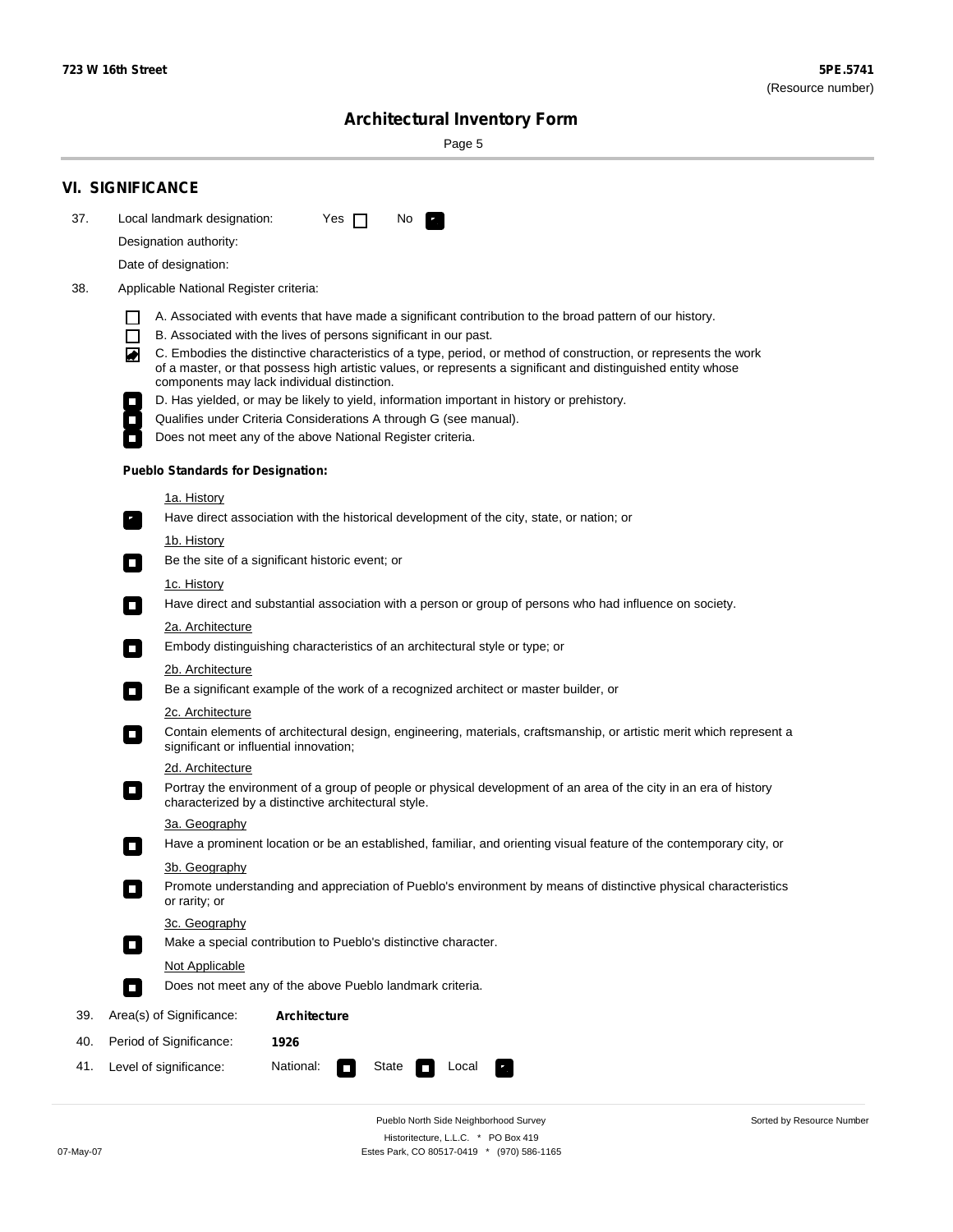Page 6

#### 42. Statement of significance:

This property is historically significant under Pueblo Local Landmark criterion 1A for its association with the development of Pueblo's North Side Neighborhood in the first half of the 20th Century, when popular suburban styles and forms of houses were widely constructed on the remaining undeveloped lots in this neighborhood. As well, the house is architecturally significant under National Register criterion C (Pueblo Local Landmark criterion 2A) as an intact example of a Craftsmanstyle bungalow. However, the levels of architectural and historical significance, combined with physical integrity, are not to the extent that this property would qualify for individual listing in the National Register of Historic Places, the Colorado State Register of Historic Properties, or as a City of Pueblo Landmark. Nonetheless, it is most likely a contributing resource within **any potential historic district.**

43. Assessment of historic physical integrity related to significance:

Constructed in 1926, this building exhibits a moderately high level of physical integrity relative to the seven aspects of integrity as defined by the National Park Service and the Colorado Historical Society: location, setting, design, materials, workmanship, feeling, and association. The only modifications have been the enclosure of the front porch and the construction of a small addition on the rear elevation. This property retains sufficient physical integrity to convey its **architectural and historical significance.**

#### **VII. NATIONAL REGISTER ELIGIBILITY ASSESSMENT**

44. National Register eligibility field assessment: Local landmark eligibility field assessment:

45. Is there National Register district potential? Yes

**Pueblo's North Side Neighborhood represents the evolution of the city's professional middle and upper classes. Its diversity of architectural styles and forms directly represents the city's changing economic and cultural climates. As well, the neighborhood is distinctive because it appears to have evolved independently of the area's dominant industry, steel manufacturing.** Discuss:

No

m

Yes Yes No

**Individually eligible Not eligible** Not eligible **Need data Individually eligible Not eligible** Not eligible **Need data** 

 $No$   $\neg$   $N/A$ 

 $N/A$ 

If there is National Register district potential, is this building contributing:

If the building is in existing National Register district, is it contributing: 46.

#### **VIII. RECORDING INFORMATION**

| 47. | Photograph numbers): | <b>CD-ROM Photo Disc: North Side Photos</b><br>File Name(s): 16thstw723                                                       |
|-----|----------------------|-------------------------------------------------------------------------------------------------------------------------------|
|     | Negatives filed at:  | <b>Special Collections</b><br><b>Robert Hoag Rawlings Public Library</b><br>100 East Abriendo Avenue<br>Pueblo, CO 81004-4290 |
| 48. | Report title:        | <b>Pueblo North Side Neighborhood Survey</b>                                                                                  |
| 49. | $Date(s)$ :          | 07/25/05                                                                                                                      |
| 50. | Recorder(s):         | <b>Adam Thomas</b>                                                                                                            |
| 51. | Organization:        | Historitecture, L.L.C.                                                                                                        |
| 52. | Address:             | <b>PO Box 419</b>                                                                                                             |
|     |                      | Estes Park, CO 80517-0419                                                                                                     |
| 53. | Phone number(s):     | (970) 586-1165                                                                                                                |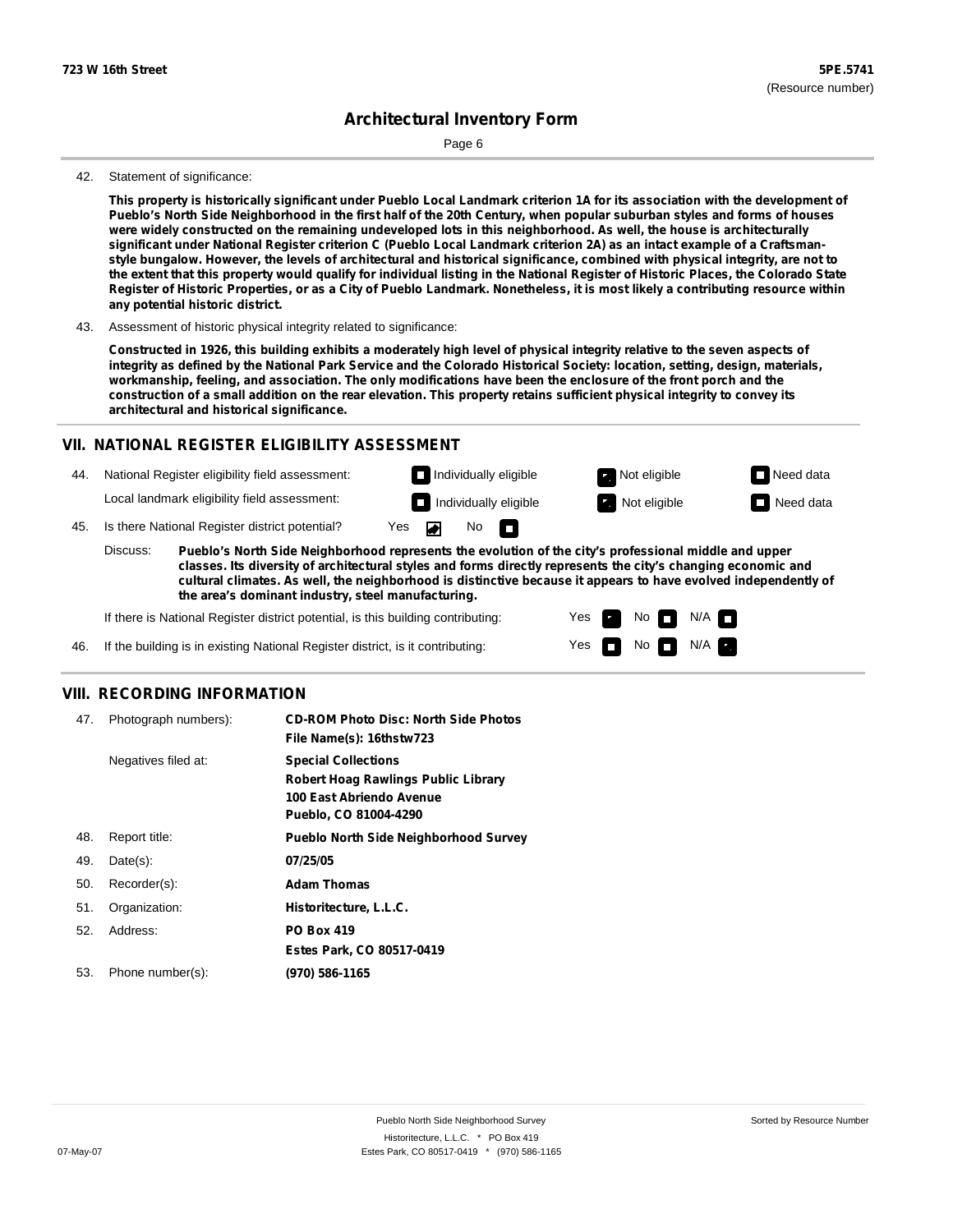Page 7